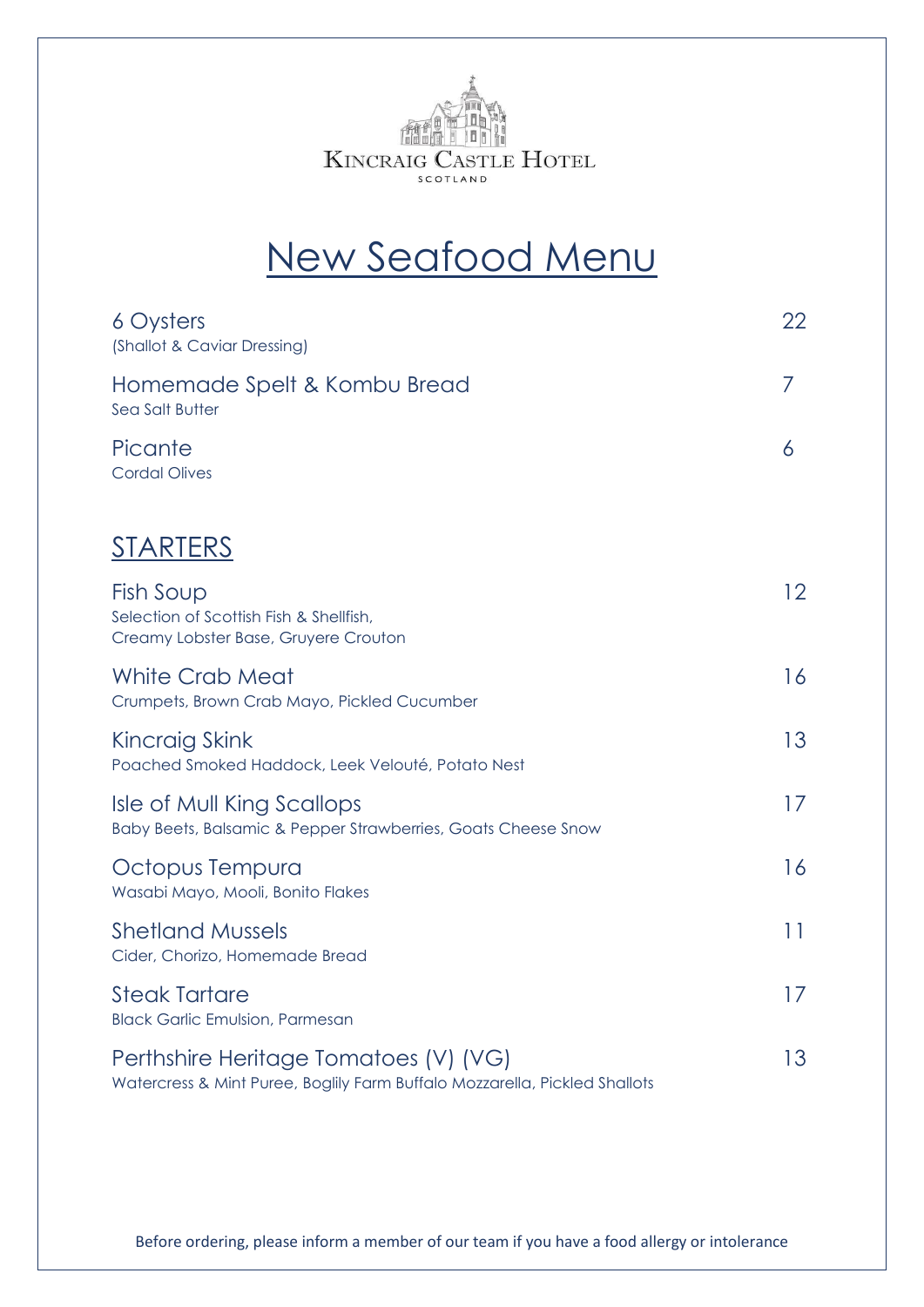

### **Mains**

| Roast North Sea Halibut<br>Squid Ink Tagliatelle, Heritage Baby Tomatoes, Clams, Pickled Walnuts, Oregano Oil | 28 |
|---------------------------------------------------------------------------------------------------------------|----|
| Whole Roasted North Sea Monkfish Tail<br>Toasted Almond, Shimeji Mushrooms, Brown Shrimp Butter, Asparagus    | 35 |
| Ness Ale Battered Fish & Chips<br>Curried Pea Velouté, Tartare Sauce, Hand Cut Chips                          | 19 |
| <b>Shetland Mussels</b><br>Cider, Chorizo, Handcut Chips                                                      | 23 |
| Beetroot Risotto (V) (VG)<br>Candied Beetroot, Burnt Onion Ash, Goats Curd, Horseradish Foam                  | 19 |

## From The Plancha

| <b>Steak Burger</b><br>Milk Bun, Lettuce, Blue Cheese Rarebit, Pickled Onions, Dijon Mayo, Handcut Chips              | 19 |
|-----------------------------------------------------------------------------------------------------------------------|----|
| Local Lobster Whole/Half<br>Cooked in a Choice of Butter, Watercress & Sun Blushed Tomato Salad, Fries - Market Price |    |
| 6/4 Local Langoustines<br>Cooked in a Choice of Butter, Watercress & Sun Blush Tomato Salad, Fries -Market Price      |    |
| 80z 32 Day Aged Ribeye<br>Rocket, Tomato & Manchego Salad, Cafe De Paris Butter, Handcut Chips                        | 36 |
| Kincraig Hot Seafood Platter<br>An Array of Scottish Fish & Shellfish (48 Hours' Notice) - Market Price               |    |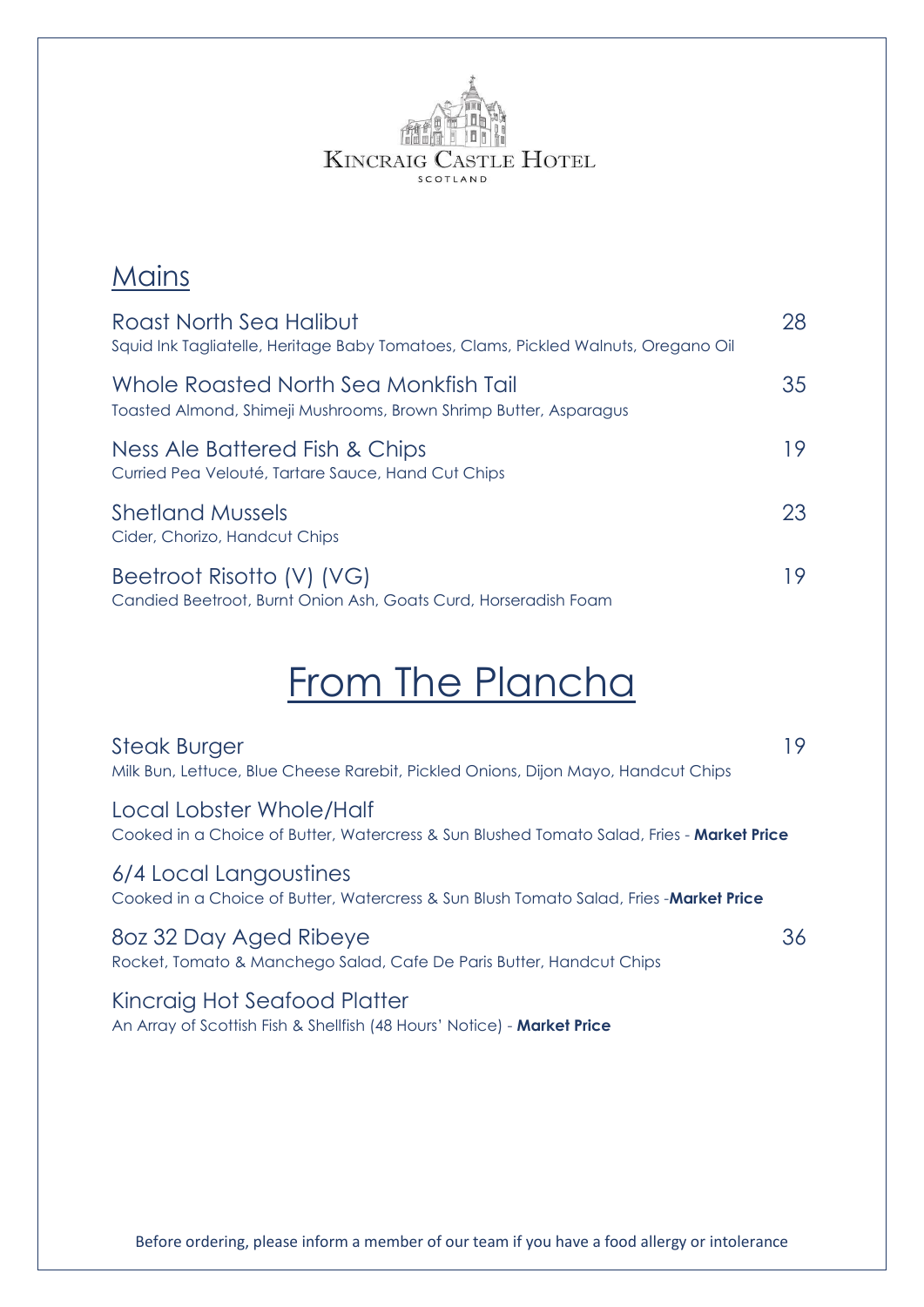

| <u>Sides</u>                                  |                |
|-----------------------------------------------|----------------|
| Anchovies, Sun Blushed Tomato, Sherry Vinegar | 5              |
| <b>Handcut Chips</b>                          | 5              |
| <b>Green Leaf Salad</b>                       | 5              |
| Asparagus, Parmesan, Lemon                    | 5              |
| <b>Yukon Gold New Potatoes, Chives</b>        | 5              |
| <b>Roasted Greens, Beurre Noisette</b>        | 5              |
| <u>Sauces</u>                                 |                |
| Peppercorn                                    | $\overline{4}$ |
| Whisky                                        | $\overline{4}$ |
| <b>Blue Cheese</b>                            | $\overline{4}$ |
| <b>Butters</b>                                |                |
| <b>Black Garlic</b>                           | $\overline{4}$ |
| Cafe De Paris                                 | $\overline{4}$ |
| Pickled Chilli, Coriander, Lime               | $\overline{4}$ |
| Yuzu & Ginger                                 | 4              |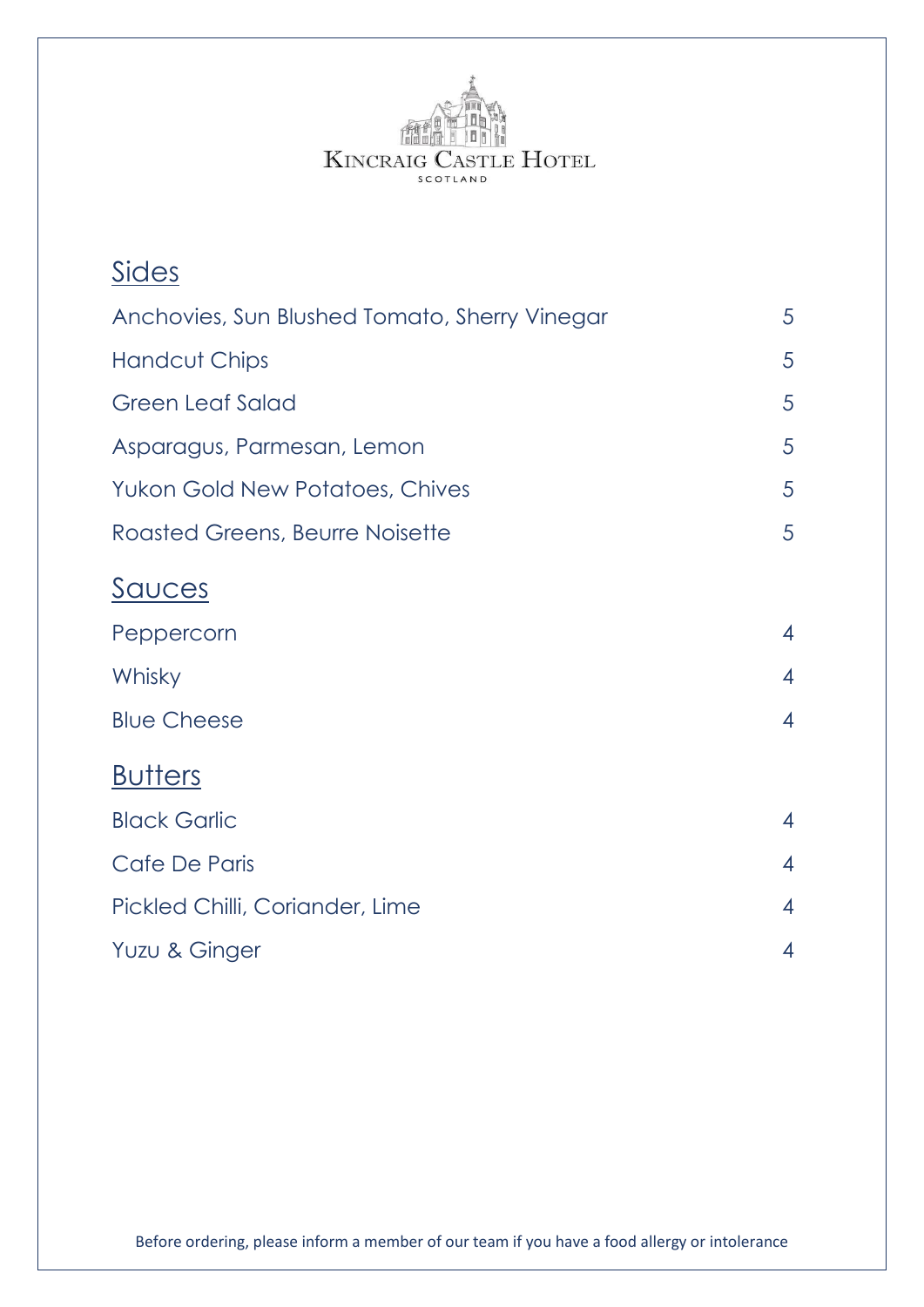# **KINCRAIG CASTLE HOTEL** SCOTLAND

### **Dessert**

| Cranachan Trifle<br>Raspberry Jelly, Toasted Oat Custard, Whisky & Honey Whipped Cream                                            | 8 |
|-----------------------------------------------------------------------------------------------------------------------------------|---|
| <b>Strawberry &amp; Cream</b><br>Strawberry Gel, Strawberry Marshmallows, Meringue, Strawberry Powder,<br>Pedro Ximenez Ice Cream | 9 |
| Chocolate Ganache<br>Chocolate Fudge, Chocolate Soil, Yogurt Sorbet, Salted Caramel                                               | 9 |
| Ginger Sticky Toffee Pudding<br>Miso Caramel Sauce, Matcha Tea Ice Cream                                                          | 9 |
| Poached Pineapple<br>Spiced Rum Syrup, Nut Granola, Coconut Sorbet                                                                | 9 |

### Selection Of Scottish Cheeses Sourdough Crackers Quince

| Selection of 3 | 13 |
|----------------|----|
| Selection of 4 | 14 |
| Selection of 6 | 16 |

Auld Reekie

Isle Of Mull

Arran Mist

Hebridean Blue

Inverloch Goats

Tain Cheddar

An optional 10% Service Charge will be added to all accounts